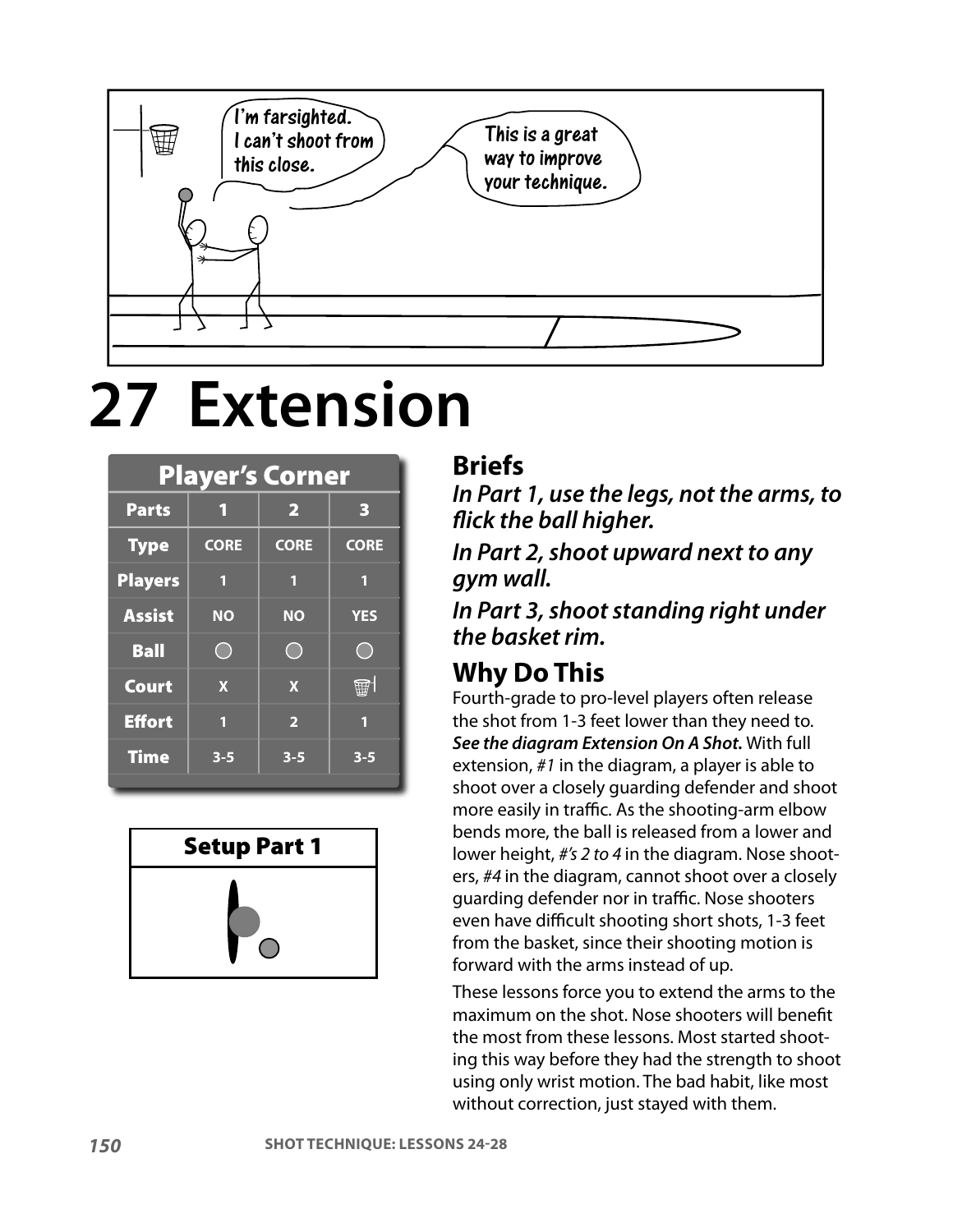

The more players practice extension, the more they naturally extend on the shot without any negative effect on shooting technique. Unfortunately, nose shooting usually returns when players shoot far from the basket. So, nose shooters need to practice close to the basket in all shooting lessons. Extending shooting range while maintaining technique is covered in Lessons 36-38.

# Part 1 Shoot Up **Directions**

**1.** Setup in the same position as the previous lesson ready to flick the ball.

**2.** Flick the ball as high as you can using the wrists and the legs, no arms.

# **Key Points**

- **1.** No arms.
- **2.** Shoot with the arms extended to the maximum.

# **How To Practice**

This only needs to be practiced once or twice.

# Part 2 Wall Shot **Directions**

**1.** Start with the ball at waist height rather than overhead.

**2.** Stay as close to the wall as possible with the ball in front. **See the diagram Setup Part 2.** The ball should almost hit the wall and body as it is brought up. Besides forcing you